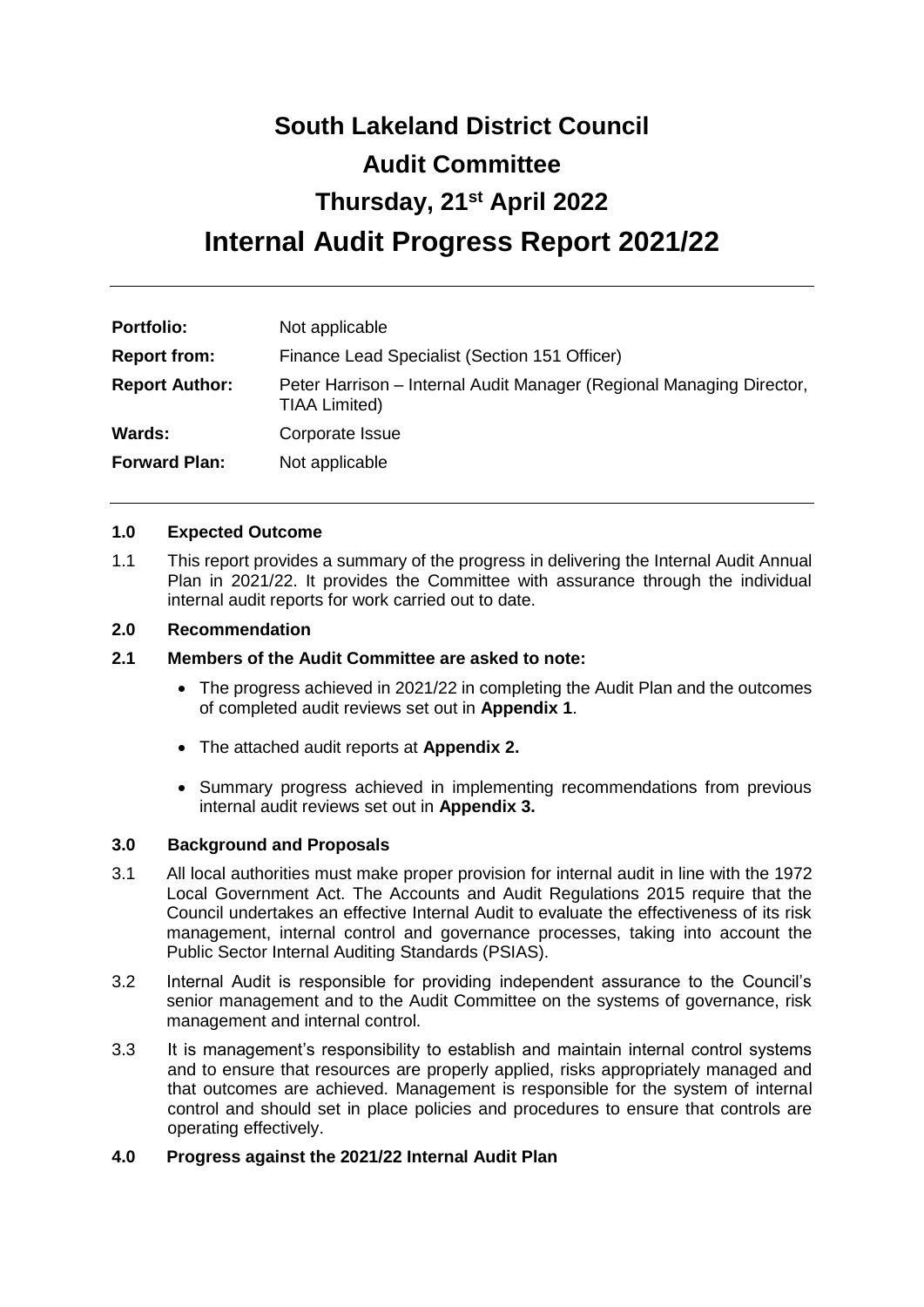- 4.1 The Internal Audit Plan was approved by the Committee in April 2021.
- 4.2 The progress report at Appendix 1 provides the Committee with a summary of the position as at April 2022.
- 4.3 As we enter a new financial year, 13 out of 14 reviews have been completed, 12 of which have been finalised and one of which is at the draft report stage. Fieldwork on the one remaining audit in 2021/22 has commenced. These reports will be presented to the July 2022 Audit Committee meeting.

## **5.0 Audit reports completed in the period**

- 5.1 Appendix 2 contains the executive summaries of the five audits completed in the period:
	- Budgetary Control;
	- COVID-19 Grant Schemes:
	- Flood Relief Scheme:
	- Housing Benefits; and
	- Licensing Taxis.

## **6.0 Follow up of internal audit recommendations**

6.1 The latest summary position relating to the implementation of outstanding recommendations is set out in Appendix 3.

## **7.0 Alternative Options**

7.1 There are no alternative options; the Accounts and Audit Regulations 2015 require that the Council undertakes an effective Internal Audit to evaluate the effectiveness of its risk management, internal control and governance processes, taking into account the Public Sector Internal Auditing Standards (PSIAS).

## **8.0 Links to Council Priorities**

8.1 Internal Audit provides independent assurance on the Council's arrangements for governance, risk management and internal control in support of delivery of the Council's strategic priorities.

# **9.0 Implications**

## **Financial, Resources and Procurement**

9.1 There are no direct financial implications to this report.

# **Human Resources**

9.2 There are no direct staffing implications arising from this report.

## **Legal**

9.3 There are no legal implications arising from this report.

## **Health, Social, Economic and Environmental**

- 9.4 Have you completed a Health, Social, Economic and Environmental Impact Assessment? No
- 9.5 If you have not completed an Impact Assessment, please explain your reasons: this report relates to a review of corporate governance and is considered to have no Health, Social, Economic and Environmental impacts.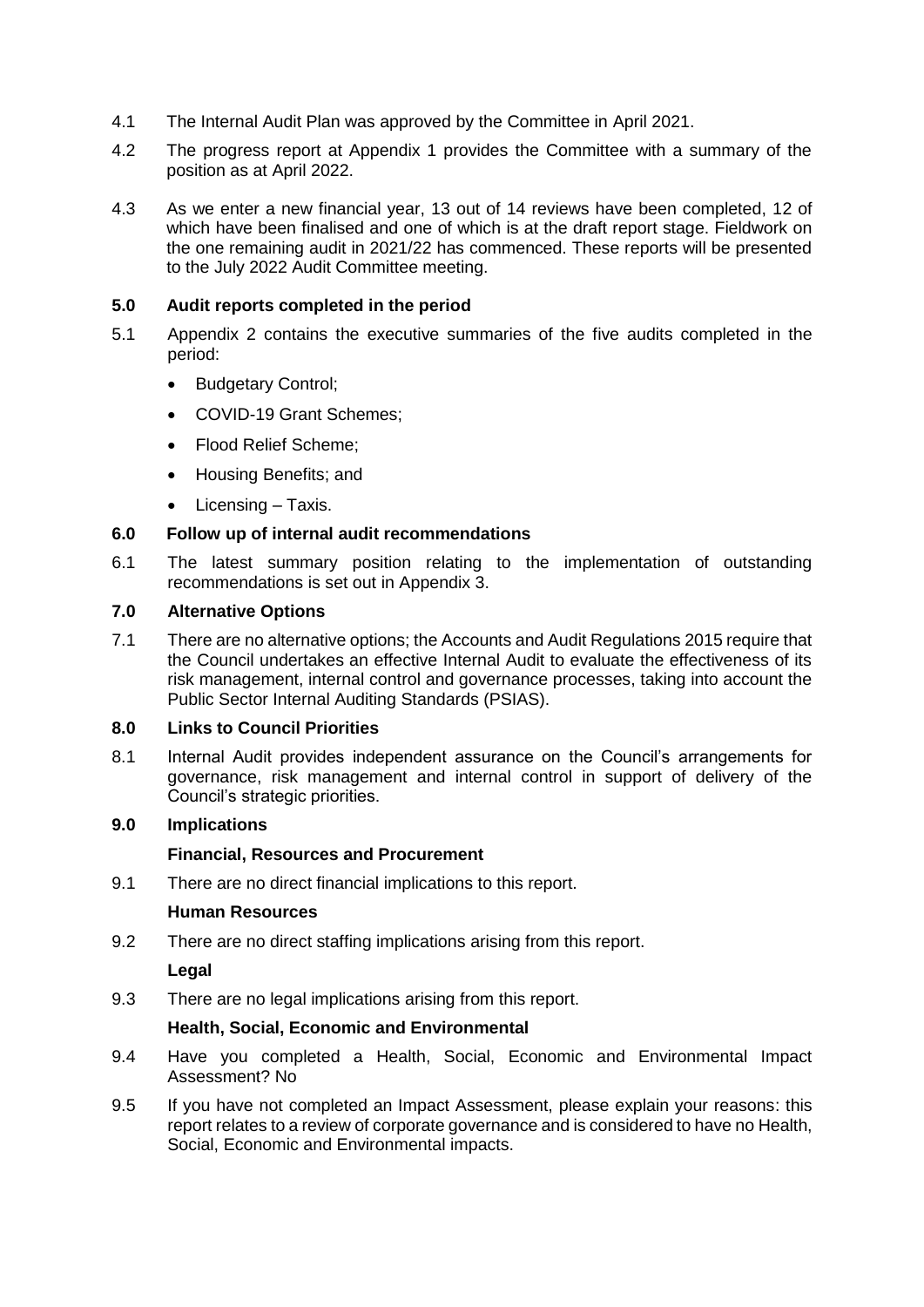# **Equality and Diversity**

- 9.7 Have you completed an Equality Impact Analysis? No
- 9.8 If you have not completed an Impact Assessment, please explain your reasons: this report relates to a review of corporate governance and is considered to have no Equality and Diversity impacts.

# **Risk**

| <b>Risk</b>                                                                                                                                                                                                                                | <b>Consequence</b>   | <b>Controls required</b>                        |
|--------------------------------------------------------------------------------------------------------------------------------------------------------------------------------------------------------------------------------------------|----------------------|-------------------------------------------------|
| The Council does not comply The Council does not Regular progress reporting<br>with legislative requirements as receive<br>laid out under the Accounts and   assurance over the internal   Audit Committee each<br>Audit Regulations 2015. | control environment. | adequate   to senior management and<br>quarter. |

# **Contact Officer**

Peter Harrison, Director, TIAA Limited.

## 07970 376542

peter.harrison@tiaa.co.uk

# **Appendices Attached to this Report**

| <b>Appendix No.</b> | <b>Name of Appendix</b>            |
|---------------------|------------------------------------|
|                     | Internal Audit Progress Report     |
| 2                   | Audit Report - Executive Summaries |
|                     | 2a. Budgetary Control;             |
|                     | 2b. COVID-19 Grant Schemes;        |
|                     | 2c. Flood Relief Scheme;           |
|                     | 2d. Housing Benefits; and          |
|                     | 2e. Licensing - Taxis.             |
| 3                   | Summary Follow Up position         |

## **Background Documents Available**

| Name of Background document   Where it is available |                |
|-----------------------------------------------------|----------------|
| Not applicable                                      | Not Applicable |

# **Tracking Information**

| Signed off by             | Date sent  |
|---------------------------|------------|
| <b>Legal Services</b>     | N/A        |
| Section 151 Officer       | 04/04/2022 |
| <b>Monitoring Officer</b> | N/A        |
| <b>SMT</b>                | N/A        |

| <b>Circulated to</b>           | Date sent  |
|--------------------------------|------------|
| <b>Finance Lead Specialist</b> | 04/04/2022 |
| Human Resources Manager        | N/A        |
| <b>Communications Team</b>     | N/A        |
| Leader                         | N/A        |